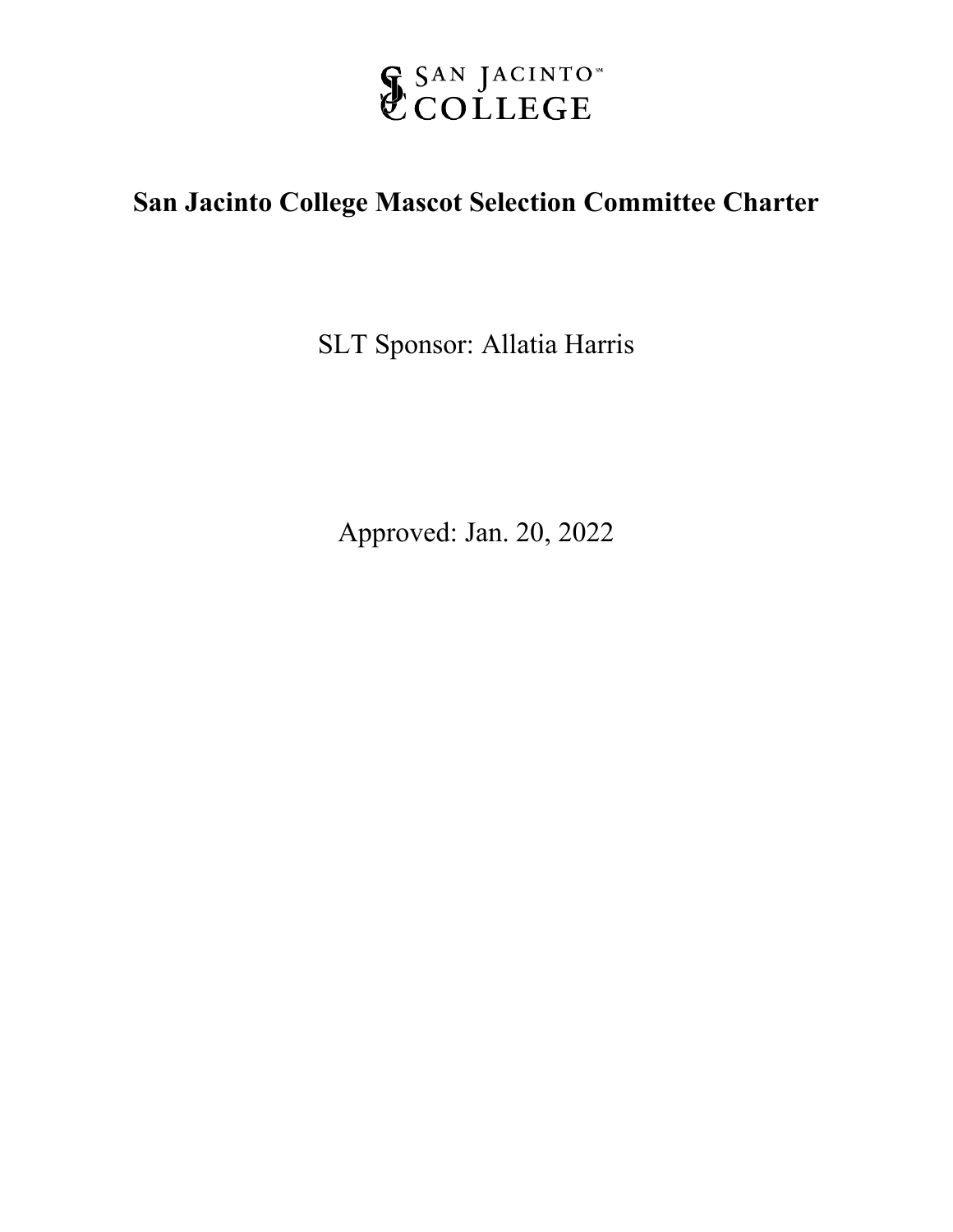# **San Jacinto College Mascot Selection Committee Charter**

**Started:** Spring 2022

**Meeting Frequency:** Monthly

**Meeting Length:** 1-2 hours

**Committee Leaders:** Allatia Harris and Andrea Vasquez

**Committee Members:** Committee must represent College areas from Athletics, Student Engagement & Activities, Recruiting, Faculty, Staff, External Relations, and a student from the Central, North, South, Maritime, and Generation Park Campuses representing the fine or liberal arts, technical, and STEM areas

| <b>Committee Members</b> |                                                          |                               |                                    |
|--------------------------|----------------------------------------------------------|-------------------------------|------------------------------------|
| <b>Name</b>              | Area                                                     | <b>Location</b>               | <b>Recommended By</b>              |
| Tom Arrington            | Baseball                                                 | North Campus                  |                                    |
| Leslie Benavidez         | <b>General Studies Student</b>                           | <b>Central Campus</b>         | Promise/Roberto<br>Mendez          |
| <b>Brian Bui</b>         | Admissions & SEA                                         | North Campus                  |                                    |
| Janet Cowey              | <b>External Relations</b>                                | District                      |                                    |
| Jose DejesusGil          | Enrollment & Recruiting                                  | Central Campus                |                                    |
| Amanda Fenwick           | <b>External Relations</b>                                | District                      |                                    |
| Kevin Hale               | Prof. Business Management                                | South Campus                  | <b>Faculty Senate</b>              |
| Allatia Harris           | VC Strategic Initiatives                                 | District                      |                                    |
| Rosselle Helms           | <b>Executive Operations</b>                              | District                      | Staff Org                          |
| Ross Kelsey              | <b>Campus Services</b>                                   | South Campus                  | Administrative Org                 |
| Floyd McConnell          | Prof. Speech                                             | North Campus                  |                                    |
| Gabriela Morales         | Natural Sciences Student                                 | North Campus                  | Brian Bui                          |
| Ricardo Murillo          | Maritime Student                                         | Maritime Campus               | Krissy Murray                      |
| Krissy Murray            | Maritime                                                 | Maritime Campus               |                                    |
| Lambrini Nicopoulos      | Dept. Chair-Life Sciences                                | South Campus                  |                                    |
| <b>Tyler Olivier</b>     | Dept. Chair-STEM                                         | <b>Generation Park</b>        |                                    |
| <b>Jeff Pearce</b>       | <b>CPET</b>                                              | <b>Central Campus</b>         |                                    |
| Sherilyn Reynolds        | Prof. Business and Computer<br>Services & Faculty Senate | Central Campus                |                                    |
| Kelly Saenz              | Softball                                                 | South Campus                  |                                    |
| Gina Thomas              | Health Science DOC & Staff<br>Org                        | North Campus                  |                                    |
| Andrea Vasquez           | <b>Strategic Initiatives</b>                             | District                      |                                    |
| <b>Brendon Wallace</b>   | Natural Sciences Student                                 | <b>Generation Park Campus</b> | Tyler Olivier                      |
| <b>Kelsey Walters</b>    | Softball                                                 | South Campus                  |                                    |
| Eric Weaver              | Baseball                                                 | North Campus                  |                                    |
| Ashley Winslow           | Social & Behavioral Science<br>Student                   | South Campus                  | Lambrini Nicopoulos<br>& Brian Bui |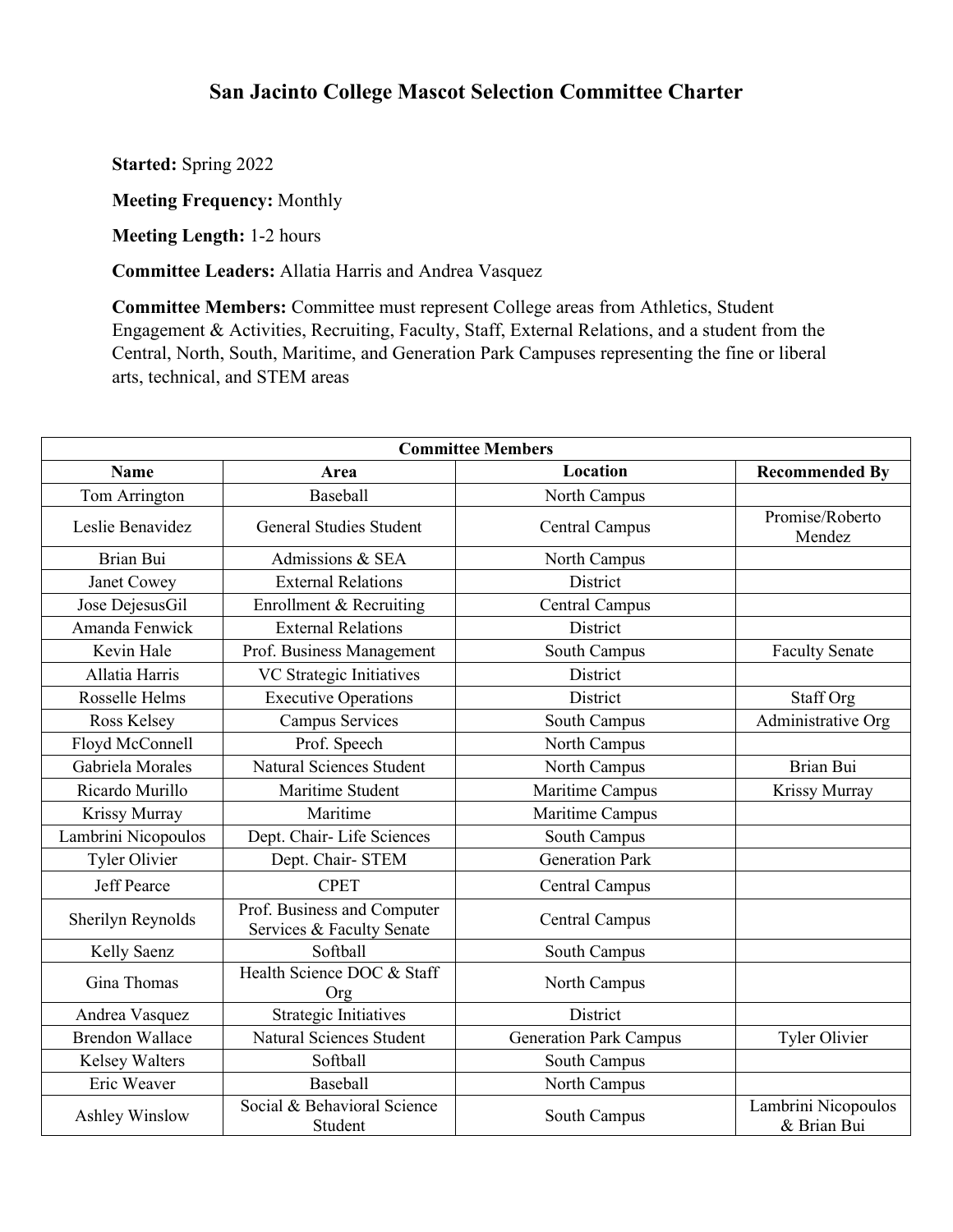## **Background**

Since 1961 until about 2015, each campus had its own color scheme and athletics branding identity: Central Campus Ravens (blue and black); North Campus Gators (green and gold); and South Campus Coyotes (blue and white). After San Jacinto College transitioned to its "One College" mission, including all College branding, College leadership also decided to transition to one College mascot for all its campuses.

#### **Purpose**

The purpose of the San Jacinto College Mascot Selection Committee is:

- 1. To create and implement a mascot selection process
	- a. Research community college and university mascot branding
	- b. Review previous San Jacinto College mascot branding
- 2. To select three to five mascot options for the Board of Trustees and SLT to choose from
- 3. To create a voting process for students and employees between two final mascot choices
- 4. To create new marketing and branding for athletics featuring the new mascot
- 5. To create an implementation timeline for athletics updates (uniforms, field branding, marketing materials, etc.)
- 6. To create a student engagement mascot implementation timeline (events, swag, College event appearances)

## **Key Assumptions**

- 1. The Committee will take into account historical information about previous mascots along with stakeholder input to move forward into the selection process of a new, singular mascot.
	- a. The College's previous mascots- Raven, Gator, and Coyote will not be used.
- 2. The Committee will select mascot choices that reflect the College's diverse community of stakeholders.
- 3. The Committee will ensure any mascot choice will serve as a positive representation of the College via all media.

#### **Deliverables**

- 1. Mascot selection process
- 2. Mascot selections for Board and SLT to choose final two from
- 3. Voting process for students and employees
- 4. Mascot launch communications plan
- 5. Athletics and general mascot branding for teams and the campuses

#### **Communication Process**

- 1. Meetings will occur monthly via Zoom until in-person meetings can be conducted regularly.
- 2. Updates will be given to the SLT sponsor to share with the rest of the SLT.